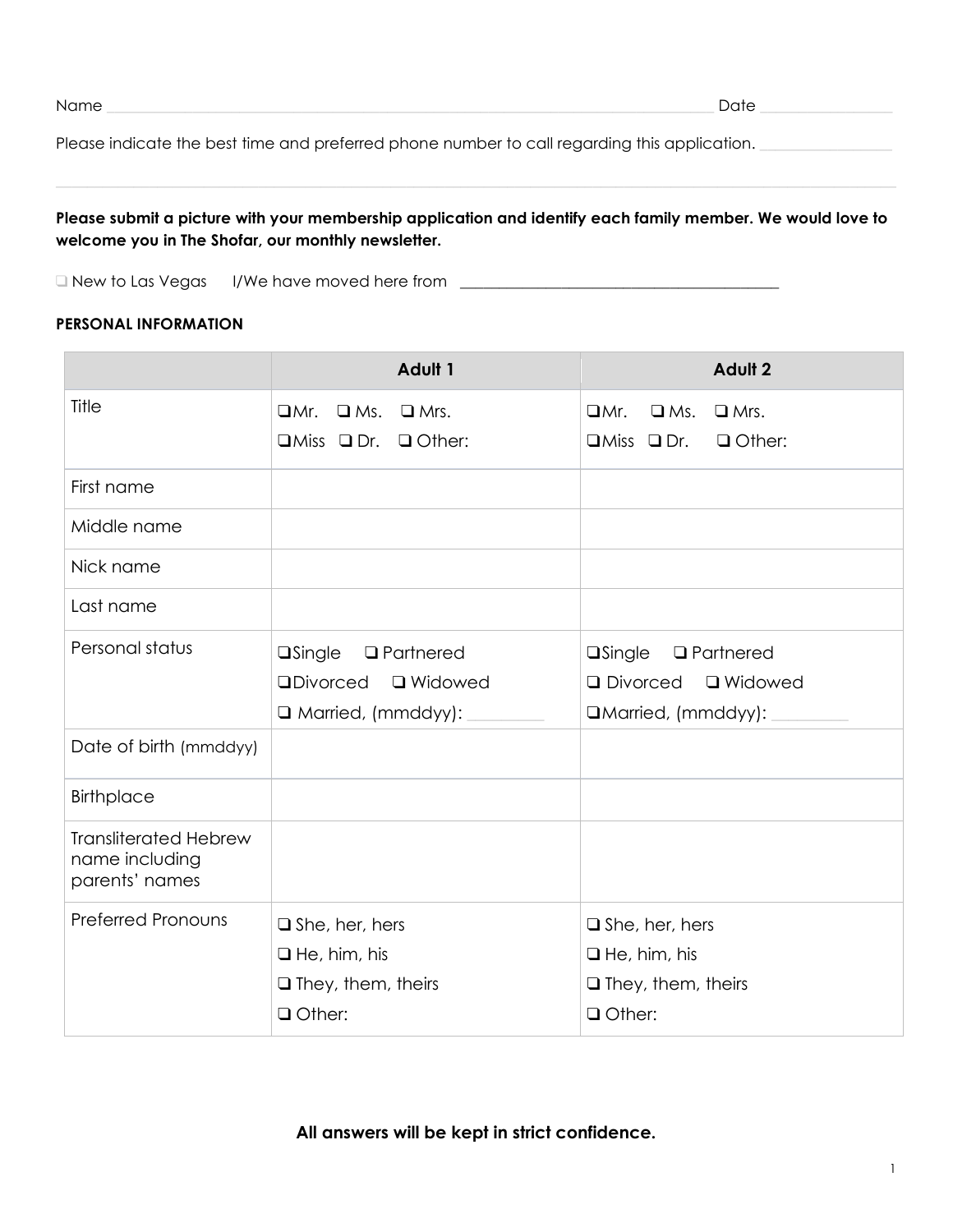|                                                                                                            | <b>Adult 1</b>                                        | <b>Adult 2</b>                                                                                                                                                          |  |
|------------------------------------------------------------------------------------------------------------|-------------------------------------------------------|-------------------------------------------------------------------------------------------------------------------------------------------------------------------------|--|
| <b>US Military Armed</b><br>Forces or Allied<br><b>Country Military Armed</b><br>Forces                    | $\Box$ Active duty $\Box$ Veteran<br>□ Not Applicable | $\Box$ Active duty $\Box$ Veteran<br>Branch and the contract of the contract of the contract of the contract of the contract of the contract of the<br>□ Not Applicable |  |
| Education, Degree                                                                                          |                                                       |                                                                                                                                                                         |  |
| Community<br>involvement (activities,<br>board affiliations,<br>volunteer work, or<br>related experiences) |                                                       |                                                                                                                                                                         |  |

## **CONTACT INFORMATION**

| Primary address experience and a strategies of the strategies of the strategies of the strategies of the strategies of the strategies of the strategies of the strategies of the strategies of the strategies of the strategie |                                                             |  |  |  |
|--------------------------------------------------------------------------------------------------------------------------------------------------------------------------------------------------------------------------------|-------------------------------------------------------------|--|--|--|
|                                                                                                                                                                                                                                |                                                             |  |  |  |
|                                                                                                                                                                                                                                |                                                             |  |  |  |
|                                                                                                                                                                                                                                |                                                             |  |  |  |
|                                                                                                                                                                                                                                |                                                             |  |  |  |
|                                                                                                                                                                                                                                |                                                             |  |  |  |
|                                                                                                                                                                                                                                |                                                             |  |  |  |
|                                                                                                                                                                                                                                |                                                             |  |  |  |
|                                                                                                                                                                                                                                |                                                             |  |  |  |
| <b>CAREER INFORMATION</b>                                                                                                                                                                                                      |                                                             |  |  |  |
|                                                                                                                                                                                                                                |                                                             |  |  |  |
|                                                                                                                                                                                                                                |                                                             |  |  |  |
|                                                                                                                                                                                                                                |                                                             |  |  |  |
| $\Box$                                                                                                                                                                                                                         | I am currently retired. My previous career is listed above. |  |  |  |
| <b>EMERGENCY CONTACT INFORMATION</b> (not living in your household)                                                                                                                                                            |                                                             |  |  |  |
|                                                                                                                                                                                                                                |                                                             |  |  |  |
|                                                                                                                                                                                                                                |                                                             |  |  |  |
|                                                                                                                                                                                                                                |                                                             |  |  |  |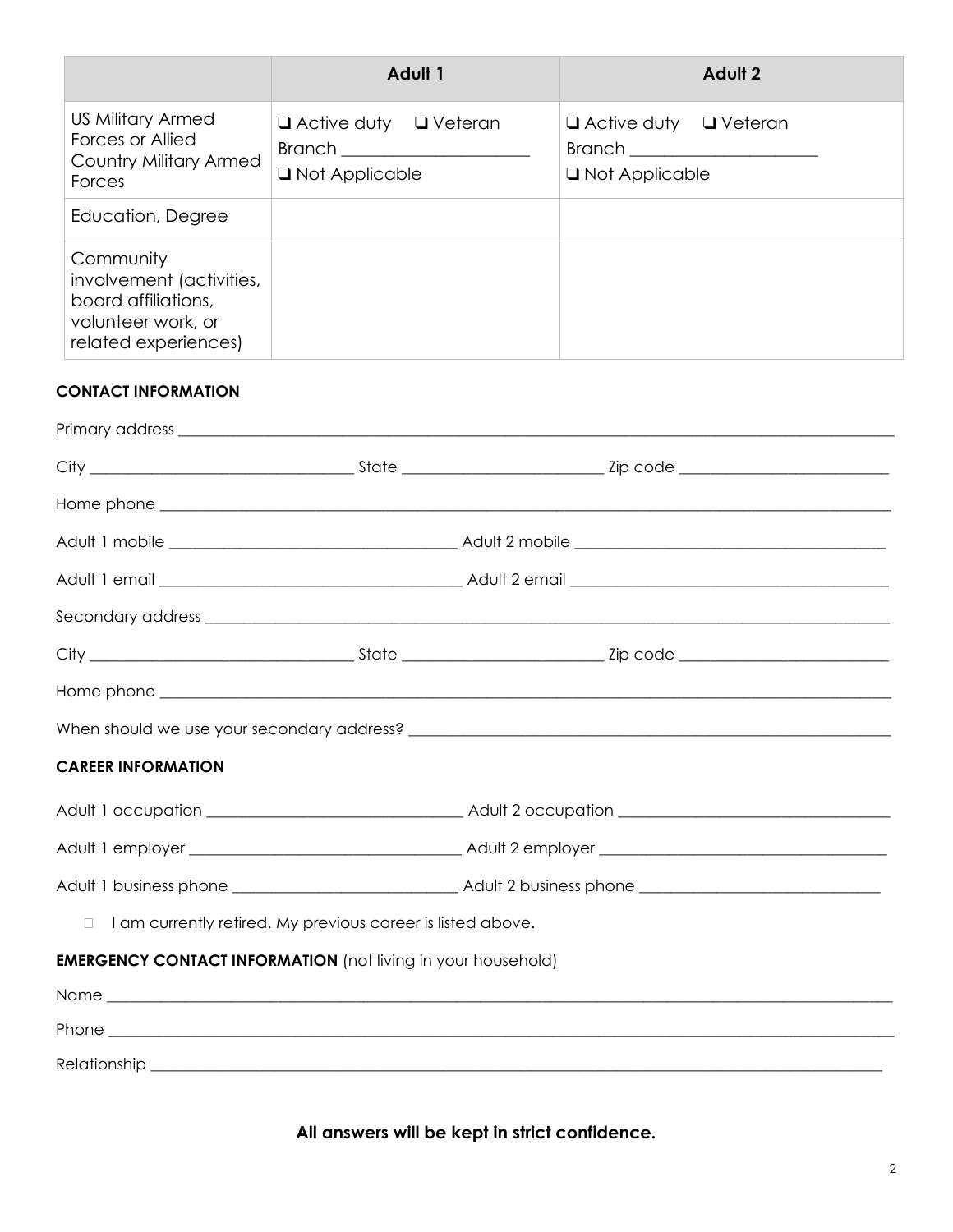### **MINOR CHILDREN'S INFORMATION**

If you have more than three children, please copy this page and attach the additional sheet.

|                                           | Child 1                                                                                    | Child 2                                                                                    | Child 3                                                                             |
|-------------------------------------------|--------------------------------------------------------------------------------------------|--------------------------------------------------------------------------------------------|-------------------------------------------------------------------------------------|
| First name                                |                                                                                            |                                                                                            |                                                                                     |
| Middle name                               |                                                                                            |                                                                                            |                                                                                     |
| Nickname                                  |                                                                                            |                                                                                            |                                                                                     |
| Last name                                 |                                                                                            |                                                                                            |                                                                                     |
| Transliterated<br>Hebrew name             |                                                                                            |                                                                                            |                                                                                     |
| Date of birth                             |                                                                                            |                                                                                            |                                                                                     |
| Current grade                             |                                                                                            |                                                                                            |                                                                                     |
| My child is interested<br>in Youth Group! | $\square$ Yes<br>$\Box$ No                                                                 | $\Box$ Yes<br>$\Box$ No                                                                    | $\square$ Yes<br>$\Box$ No                                                          |
| <b>Preferred Pronouns</b>                 | $\Box$ She, her, hers<br>$\Box$ He, him, his<br>$\Box$ They, them, theirs<br>$\Box$ Other: | $\Box$ She, her, hers<br>$\Box$ He, him, his<br>$\Box$ They, them, theirs<br>$\Box$ Other: | $\Box$ She, her, hers<br>$\Box$ He, him, his<br>$\Box$ They, them, theirs<br>Other: |

## **ADULT CHILDREN**

If you have more than three adult children, please copy this page and attach the additional sheet.

|                           | Child 1                   | Child 2                   | Child 3                   |
|---------------------------|---------------------------|---------------------------|---------------------------|
| First name                |                           |                           |                           |
| Nickname                  |                           |                           |                           |
| Last name                 |                           |                           |                           |
| Date of birth             |                           |                           |                           |
| <b>Preferred Pronouns</b> | $\Box$ She, her, hers     | $\Box$ She, her, hers     | $\Box$ She, her, hers     |
|                           | $\Box$ He, him, his       | $\Box$ He, him, his       | $\Box$ He, him, his       |
|                           | $\Box$ They, them, theirs | $\Box$ They, them, theirs | $\Box$ They, them, theirs |
|                           | $\Box$ Other:             | $\Box$ Other:             | $\Box$ Other:             |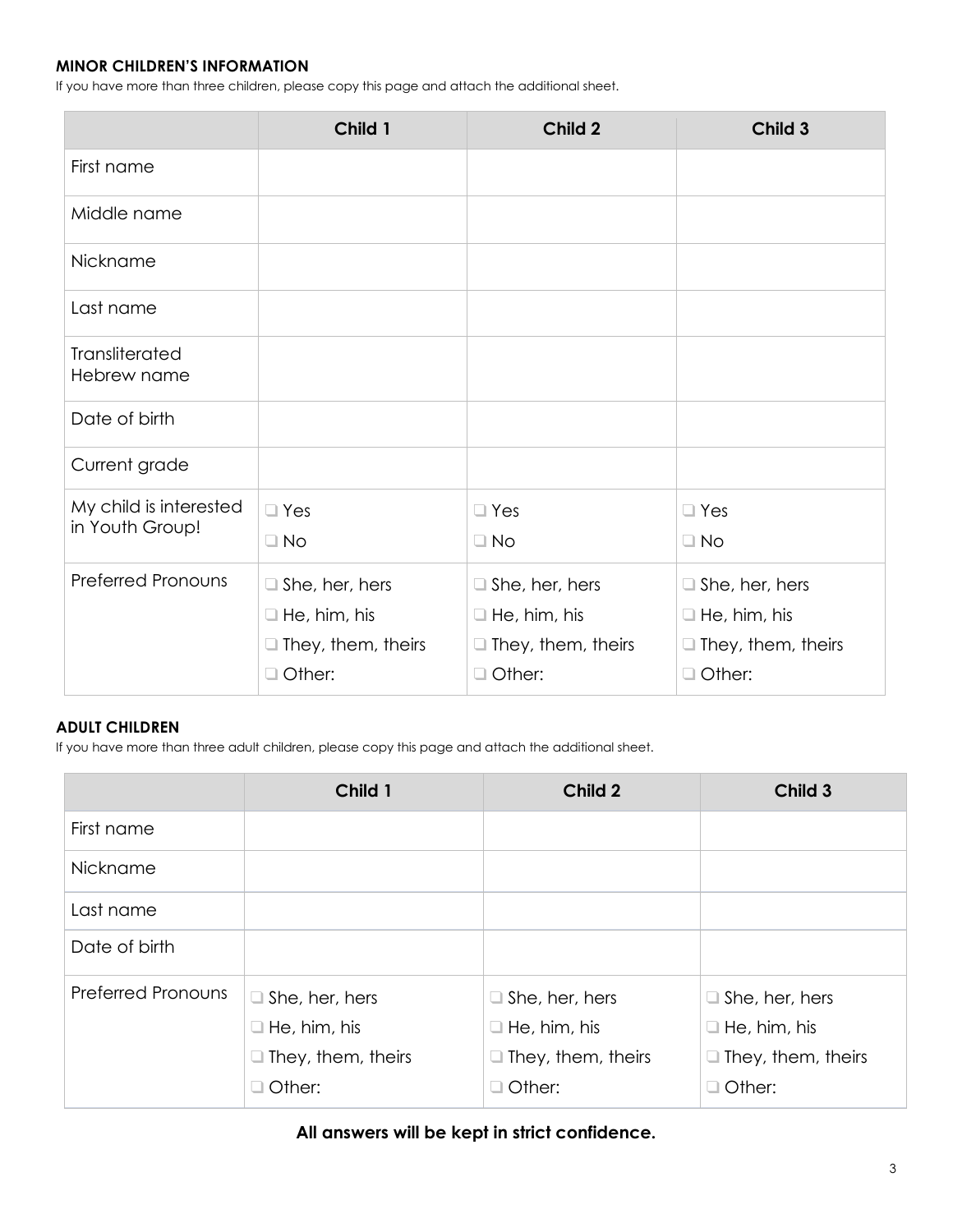#### **RELATIONSHIPS**

| <b>Adult 1</b>               | <b>Adult 2</b>                |
|------------------------------|-------------------------------|
|                              |                               |
| Relationship _______________ | Relationship ________________ |
|                              |                               |
| Relationship _______________ | Relationship _______________  |
|                              |                               |
|                              | Relationship ________________ |
| Name                         | Name                          |
|                              | Relationship _______________  |

### **INCLUSION**

Does anyone in your family have any special needs or require special accommodations? \_\_\_\_\_\_\_\_\_\_\_\_\_\_

Is there anything else you want us to know about you or your family? \_\_\_\_\_\_\_\_\_\_\_\_\_\_\_\_\_\_\_\_\_\_\_\_\_\_\_\_\_\_\_\_\_\_\_\_\_\_\_\_\_